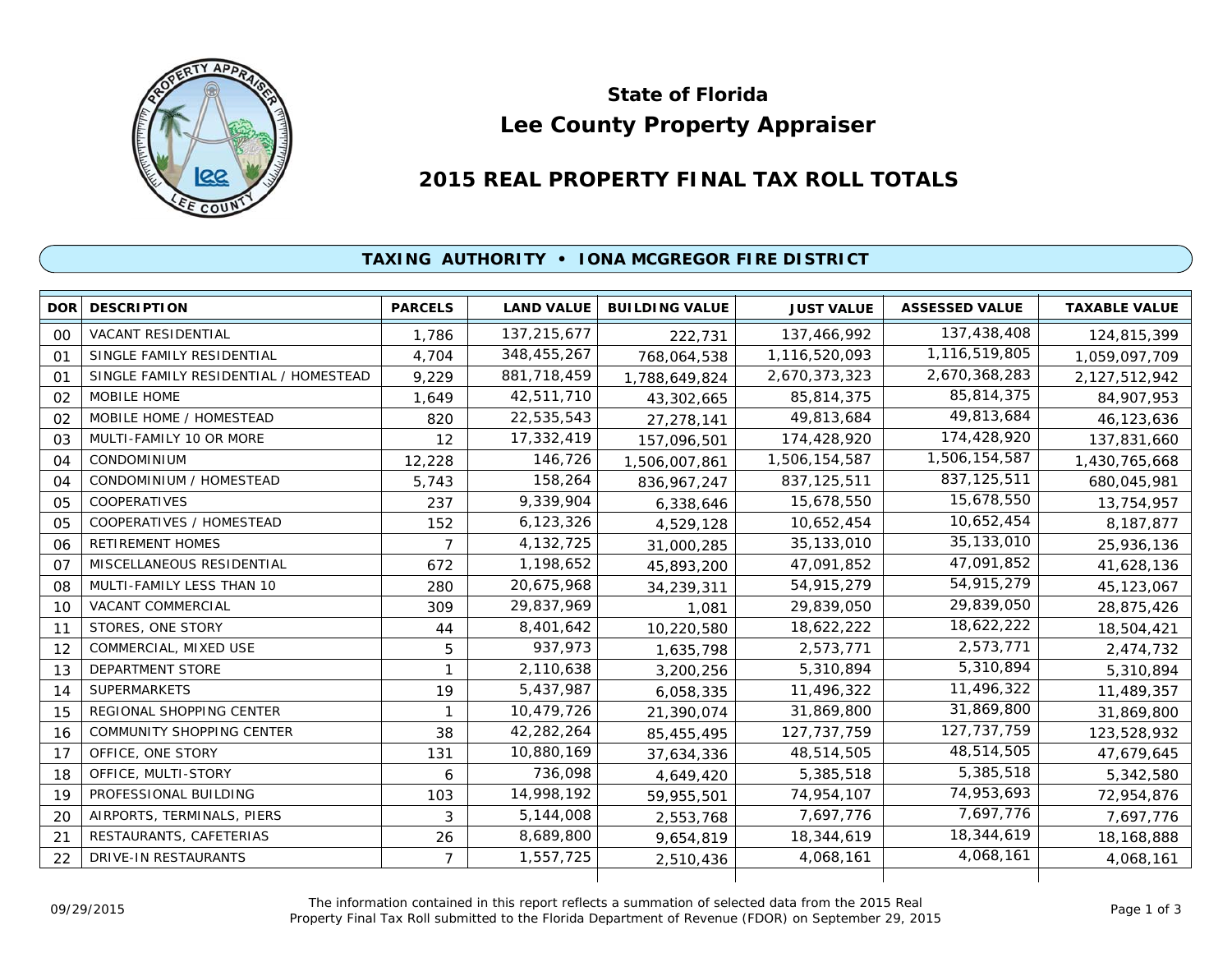### **TAXING AUTHORITY • IONA MCGREGOR FIRE DISTRICT**

| <b>DOR</b> | <b>DESCRIPTION</b>                    | <b>PARCELS</b> | <b>LAND VALUE</b> | <b>BUILDING VALUE</b> | <b>JUST VALUE</b> | <b>ASSESSED VALUE</b> | <b>TAXABLE VALUE</b> |
|------------|---------------------------------------|----------------|-------------------|-----------------------|-------------------|-----------------------|----------------------|
| 23         | FINANCIAL INSTITUTIONS                | 26             | 7,046,991         | 17,181,097            | 24,228,088        | 24,228,088            | 24,184,478           |
| 24         | INSURANCE COMPANY OFFICES             | $\overline{7}$ | $\mathbf 0$       | 661,925               | 661,925           | 661,925               | 657,738              |
| 25         | REPAIR SERVICE SHOPS                  | $\overline{4}$ | 159,178           | 620,360               | 779,538           | 779,538               | 709,492              |
| 26         | <b>SERVICE STATIONS</b>               | 8              | 1,422,264         | 1,251,437             | 2,673,701         | 2,673,701             | 2,673,701            |
| 27         | AUTO SALES, REPAIR, ETC               | 20             | 3,439,754         | 4,541,039             | 7,980,793         | 7,980,793             | 6,718,581            |
| 28         | PARKING LOTS, MH PARKS, ETC           | 11             | 50,977,713        | 19,266,941            | 70,244,654        | 70,244,654            | 70,208,731           |
| 32         | ENCLOSED THEATER/AUDITORIUM           | $\overline{4}$ | 336,363           | 756,509               | 1,092,872         | 1,092,872             | 969,461              |
| 33         | NIGHT CLUBS, LOUNGES, BARS            | $\mathbf{1}$   | 316,709           | 517,306               | 834,015           | 834,015               | 834,015              |
| 34         | BOWLING ALLEYS, RINKS, ARENAS         | $\overline{2}$ | 58,397            | 177,981               | 236,378           | 236,378               | 236,378              |
| 35         | TOURIST ATTRACTIONS                   | 2              | 1,401,725         | 869,034               | 2,270,759         | 2,270,759             | 1,240,041            |
| 38         | GOLF COURSE, DRIVING RANGE            | 6              | 5,086,176         | 5,850,970             | 10,937,146        | 10,937,146            | 10,937,146           |
| 39         | HOTELS, MOTELS                        | 8              | 7,635,594         | 64,984,451            | 72,620,045        | 72,620,045            | 55,096,164           |
| 40         | VACANT INDUSTRIAL                     | 18             | 1,153,642         | 16,787                | 1,170,429         | 1,170,429             | 1,158,694            |
| 41         | LIGHT MANUFACTURING                   | 4              | 543,818           | 1,225,847             | 1,769,665         | 1,769,665             | 1,757,379            |
| 48         | WAREHOUSING, DISTRIBUTION TERMINALS   | 133            | 9,789,761         | 34,794,245            | 44,584,006        | 44,584,006            | 43,971,953           |
| 51         | <b>CROPLAND CLASS I</b>               | 2              | 1,650,479         | 327,577               | 7,851,580         | 1,978,056             | 1,978,056            |
| 54         | TIMBERLAND INDEX 90+                  | $\mathbf{1}$   | 6,087             | 0                     | 974,358           | 6,087                 | 6,087                |
| 60         | <b>GRAZING LAND CLASS I</b>           | 3              | 46,874            | 212,571               | 3,421,085         | 259,445               | 209,059              |
| 61         | <b>GRAZING LAND CLASS II</b>          | $\overline{c}$ | 219,225           | 226,833               | 703,994           | 446,058               | 365,880              |
| 62         | <b>GRAZING LAND CLASS III</b>         | 6              | 1,860             | 0                     | 396,000           | 1,860                 | 1,860                |
| 67         | POULTRY, BEES, TROPICAL FISH, RABBITS | 4              | 69,178            | 155,530               | 1,129,549         | 224,708               | 199,896              |
| 68         | DAIRIES, FEED LOTS                    | 5              | 145,740           | 769,436               | 1,749,525         | 915,176               | 810,960              |
| 69         | ORNAMENTALS, MISCELLANEOUS AG         | 28             | 1,808,001         | 1,893,453             | 9,350,788         | 3,701,454             | 2,985,491            |
| 70         | VACANT INSTITUTIONAL                  | 20             | 2,978,066         | 194                   | 2,978,260         | 2,978,260             | 0                    |
| 71         | CHURCHES, TEMPLES                     | 38             | 14,054,989        | 31,080,033            | 45, 135, 022      | 45, 135, 022          | $\Omega$             |
| 72         | PRIVATE SCHOOLS & COLLEGES            | 3              | 3,611,511         | 19,525,690            | 23, 137, 201      | 23, 137, 201          | $\Omega$             |
| 73         | PRIVATELY OWNED HOSPITALS             | 3              | 2,898,574         | 7,530,297             | 10,428,871        | 10,428,871            | 1,406,362            |
| 74         | HOMES FOR THE AGED                    | $\overline{2}$ | 26,663,596        | 360,524,934           | 394,531,180       | 387,188,530           | 201,067,723          |
| 75         | ORPHANAGES, NON-PROFIT SERVICE        | 14             | 1,772,360         | 4,244,588             | 6,016,948         | 6,016,948             | 96,687               |
| 77         | CLUBS, LODGES, UNION HALLS            | 4              | 751,869           | 948,247               | 1,700,116         | 1,700,116             | 36,169               |
| 80         | VACANT GOVERNMENTAL                   | 149            | 5,228,594         | 13,283,020            | 19,132,682        | 18,511,614            | $\mathbf{O}$         |
| 82         | FOREST, PARKS, RECREATIONAL           | 11             | 399,712           | $\Omega$              | 399,712           | 399,712               | $\mathsf{O}$         |
| 83         | PUBLIC COUNTY SCHOOLS                 | 5              | 6,855,680         | 100,737,096           | 107,592,776       | 107,592,776           | 0                    |
| 84         | COLLEGES                              | $\overline{2}$ | 11,579,081        | 87,935,616            | 99,514,697        | 99,514,697            | 0                    |
| 85         | <b>HOSPITALS</b>                      | $\mathbf{1}$   | 5,973,112         | 60,149,202            | 66,122,314        | 66,122,314            | $\overline{O}$       |
|            |                                       |                |                   |                       |                   |                       |                      |

The information contained in this report reflects a summation of selected data from the 2015 Real Property Final Tax Roll submitted to the Florida Department of Revenue (FDOR) on September 29, 2015 09/29/2015 Page 2 of 3